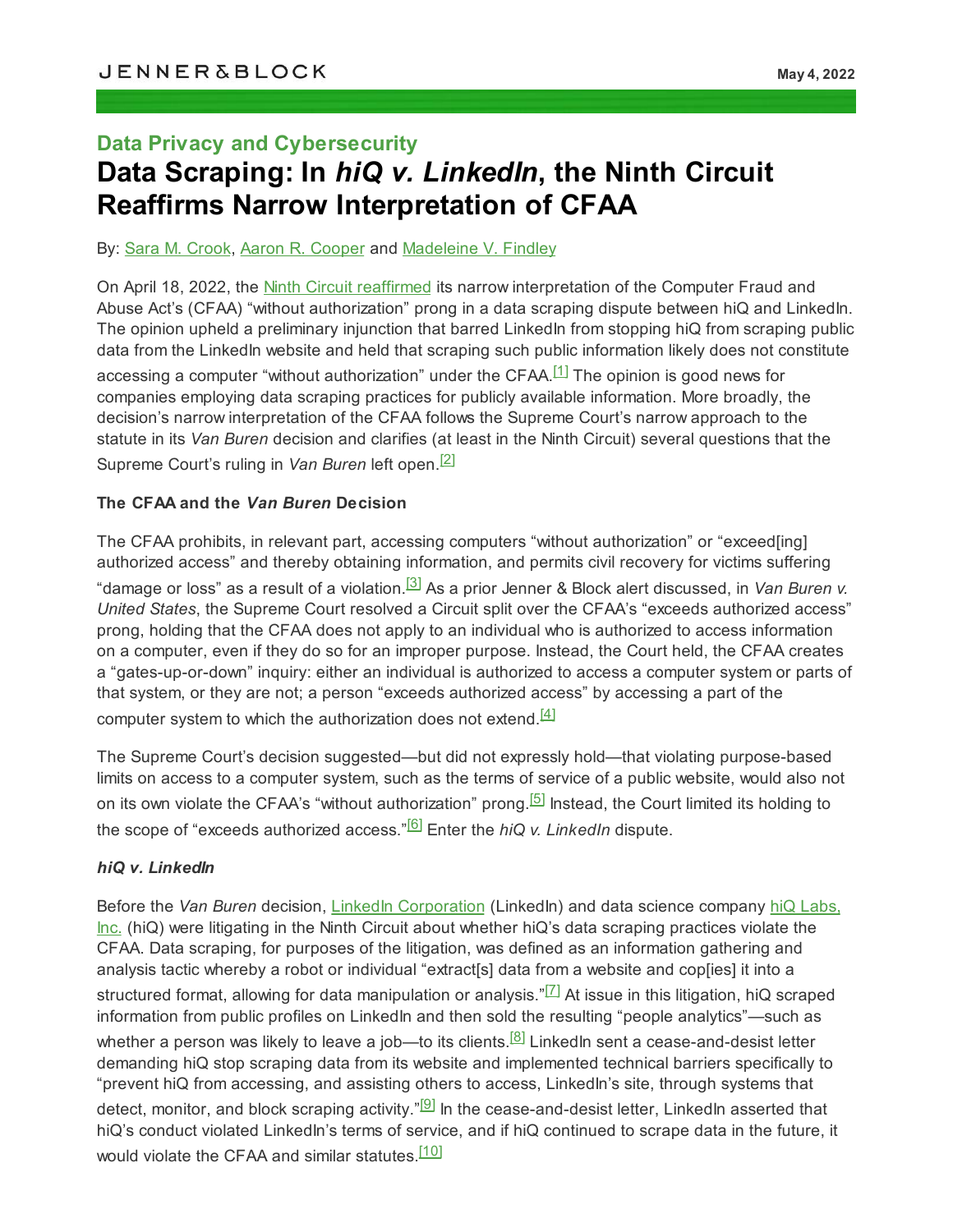<span id="page-1-0"></span>hiQ sought, and the district court granted, a preliminary injunction to enjoin LinkedIn from halting its business practices.<sup>[<u>11</u>]</sup> At issue was the "without authorization" prong of the CFAA: did LinkedIn have a viable claim that hiQ's data scraping constituted access without authorization after LinkedIn sent its cease-and-desist letter and implemented technical barriers to access, or was hiQ correct that there was no CFAA violation because it was only scraping publicly available LinkedIn data?

<span id="page-1-1"></span>Agreeing with hiQ that the CFAA likely does not prohibit access to publicly available information, the district court noted it had "serious doubt" that LinkedIn's cease-and-desist letter revoking hiQ's access to "public portions of its site" meant that hiQ was acting without authorization under the CFAA, and the district court ordered LinkedIn to remove all barriers blocking hiQ from accessing public profiles.<sup>[\[12\]](#page-3-11)</sup> In September 2019, the Ninth Circuit affirmed the district court, holding that hiQ had established the elements for a preliminary injunction in part because hiQ raised a "serious question" as to whether "without authorization" is applicable to information publicly available. $^{\left[ 13\right] }$  LinkedIn petitioned the Supreme Court for review. But, on June 3, 2021, the Supreme Court decided *Van Buren*, and shortly thereafter remanded and instructed the Ninth Circuit to reevaluate the case in light of that opinion. $^{\left[ 14\right] }$ 

<span id="page-1-7"></span><span id="page-1-6"></span><span id="page-1-5"></span><span id="page-1-4"></span><span id="page-1-3"></span><span id="page-1-2"></span>On remand, the Ninth Circuit again narrowly interpreted "without authorization," $^{[15]}$  $^{[15]}$  $^{[15]}$  and reaffirmed the district court's preliminary injunction.<sup>[\[16\]](#page-4-1)</sup> The Ninth Circuit held that "the concept of 'without authorization' does not apply to public websites." $^{[17]}$  $^{[17]}$  $^{[17]}$  It defined "without authorization" as "when a person circumvents a computer's generally applicable rules regarding access permissions, such as username and password requirements, to gain access to a computer." [\[18\]](#page-4-3) The Ninth Circuit read *Van Buren* to side with this narrow approach to "without authorization," looking to whether the unauthorized conduct was akin to breaking and entering, in contrast to the First and Eleventh Circuits' broader "contract-based" approach.<sup>[\[19\]](#page-4-4)</sup>

<span id="page-1-9"></span><span id="page-1-8"></span>The Ninth Circuit also interpreted the CFAA to contemplate three types of accessible computer systems: "(1) computers for which access is open to the general public and permission is not required, (2) computers for which authorization is required and has been given, and (3) computers for which authorization is required but has not been given (or, in the case of the prohibition on exceeding authorized access, has not been given for the part of the system accessed)."<mark>[\[20\]](#page-4-5)</mark> In the Ninth Circuit's view, scraping public information from publicly accessible websites falls into the first category—and it is not an issue of authorization at all. Rather, "access is open to the general public and permission is not required."<sup>[<u>21</u>]</sup> Thus, LinkedIn's putative CFAA claim was unlikely to prevail on the merits. As the Ninth Circuit explained it, the Supreme Court's "gates-up-or-down" approach in *Van Buren* governed the second and third categories—where authorization is required and has been given, and where authorization has not been given at all or has not been given for the specific part of the system the user accessed.<sup>[\[22\]](#page-4-7)</sup>

### <span id="page-1-11"></span><span id="page-1-10"></span>*hiQ v. LinkedIn's* **Impact**

<span id="page-1-12"></span>The Ninth Circuit's interpretation is a positive development for those employing data scraping, but bad news for companies that seek to assert control over data posted on otherwise public websites. For any data analytics business that relies on access to or scraping of publicly accessible data, this opinion offers a roadmap to avoid CFAA threats or liability within the Ninth Circuit. That is because, in the Ninth Circuit's view, the effect of blocking hiQ from LinkedIn was enough to constitute irreparable harm.<sup>[\[23\]](#page-4-8)</sup> In particular, the Ninth Circuit rejected LinkedIn's argument that hiQ could change its practices to avoid data scraping, because doing so would be resource-heavy and expensive.<sup>[\[24\]](#page-4-9)</sup> And, the Ninth Circuit weighed hiQ's business interest more heavily than LinkedIn's stated interest in the privacy of its users, because the data at issue was comprised of profiles that these users chose to make public, and which LinkedIn itself disclaimed any responsibility for or ownership of. $^{[25]}$  $^{[25]}$  $^{[25]}$ 

<span id="page-1-14"></span><span id="page-1-13"></span>For that reason, though the opinion was limited to the preliminary injunction context, its effects may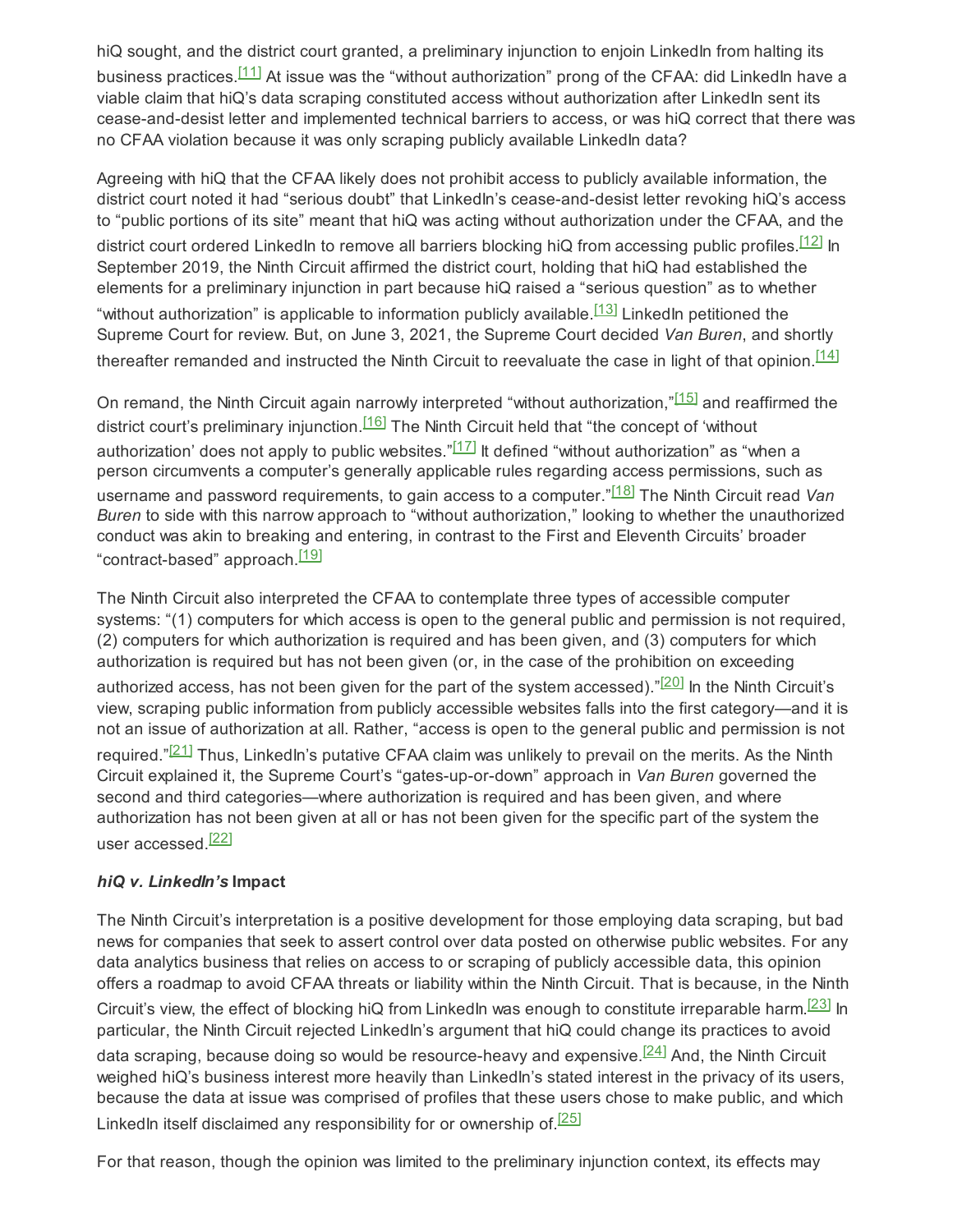<span id="page-2-0"></span>expand beyond the CFAA and have implications for data privacy law. LinkedIn voiced concern that users' privacy interests were implicated, in part because many of these users likely wanted to hide their job searches from their employers.<sup>[<u>26]</u> The Ninth Circuit rejected LinkedIn's argument because it found</sup> it "doubtful" that "users who choose to make their profiles public actually maintain an expectation of privacy with respect to the information that they post publicly."<sup>[\[27\]](#page-4-12)</sup> In addition, LinkedIn's privacy policy alerted users that information they posted would be publicly accessible.<sup>[\[28\]](#page-4-13)</sup>

<span id="page-2-4"></span><span id="page-2-3"></span><span id="page-2-2"></span><span id="page-2-1"></span>The Ninth Circuit also expressed a concern over "information monopolies." $^{[29]}$  $^{[29]}$  $^{[29]}$  The opinion noted that, while the public has an interest in preventing bad-actor use of data, like identity theft or cyber-abuse, there was not a public benefit in LinkedIn having "free rein to decide, on any basis, who can collect and use data—data that the companies do not own." $^{[30]}$  $^{[30]}$  $^{[30]}$  This policy interest may guide further legal decisions in this area.

From the perspective of companies that host information on public websites, the Ninth Circuit's opinion obviously makes it harder to prevent third parties from collecting and monetizing that information. Such companies may have to consider whether to require the equivalent of "gates down" approaches going forward if they seek to invoke the protections of the CFAA.

#### **What Comes Next**

How other courts of appeals interpret *Van Buren* in new contexts, and whether they adopt the Ninth Circuit's view of the CFAA's structure, remains to be seen. There is no guarantee that other courts will follow the same approach as the Ninth Circuit, which means that risk remains for this kind of data scraping in other jurisdictions, including jurisdictions outside the United States where foreign law applies. Moreover, it may not always be clear what Circuit's law applies if a computer outside of the Ninth Circuit accesses a website hosted inside the Ninth Circuit. The effect of this decision—like *Van Buren*—on interpretation of similar state laws prohibiting computer misuse also may vary.

In addition, the facts in this case stress both the public accessibility of the data *and* LinkedIn's own position with respect to its user's information. As a result, the Ninth Circuit's view of whether information is truly "public" may vary if the user intent to make information publicly available is not clear, if a website owner asserts some claim with respect to its user's data, or if the data has been "demarcated … as private" in some way, including through utilization of an "authentication system" like usernames and passwords.<sup>[\[31\]](#page-4-16)</sup> Thus, application of this case will be a context-dependent inquiry.

<span id="page-2-5"></span>In the context of cybersecurity, website owners will want to keep an eye on how other Circuits interpret *Van Buren*. For now, at least in the Ninth Circuit, website owners who want to keep public information private would not succeed in implementing technical barriers and issuing cease-and-desist letters to offending parties who have an established business use.

<span id="page-2-6"></span>The Ninth Circuit's decision is also more positive news for those in favor of a narrow CFAA application —like computer security researchers who feared CFAA prosecution would interfere with their work. $^{\text{[32]}}$  $^{\text{[32]}}$  $^{\text{[32]}}$ But they will need to monitor how other Circuits rule on this issue, keeping in mind that *Van Buren* did not adopt as narrow of a view of "without authorization" as the Ninth Circuit just did.

<span id="page-2-8"></span><span id="page-2-7"></span>Finally, the *hiQ* opinion also does not preclude—and expressly leaves open—risk of liability based on other legal regimes. In particular, the Ninth Circuit left open the possibility for "victims of data scraping" to recover through state law causes of action like trespass to chattels, misappropriation, or breach of contract. [\[33\]](#page-4-18) While *Van Buren* and *hiQ* suggest that courts will be hostile to attaching CFAA liability to violations of websites' Terms of Service alone, an open question remains about whether civil penalties based on state torts may attach to such violations. In addition, the CFAA prohibits other forms of computer use that do not require access, including causing unauthorized "damage," defined as "any impairment to the integrity or availability of data, a program, a system, or information."<mark> $\left[ \frac{34}{4} \right]$ </mark>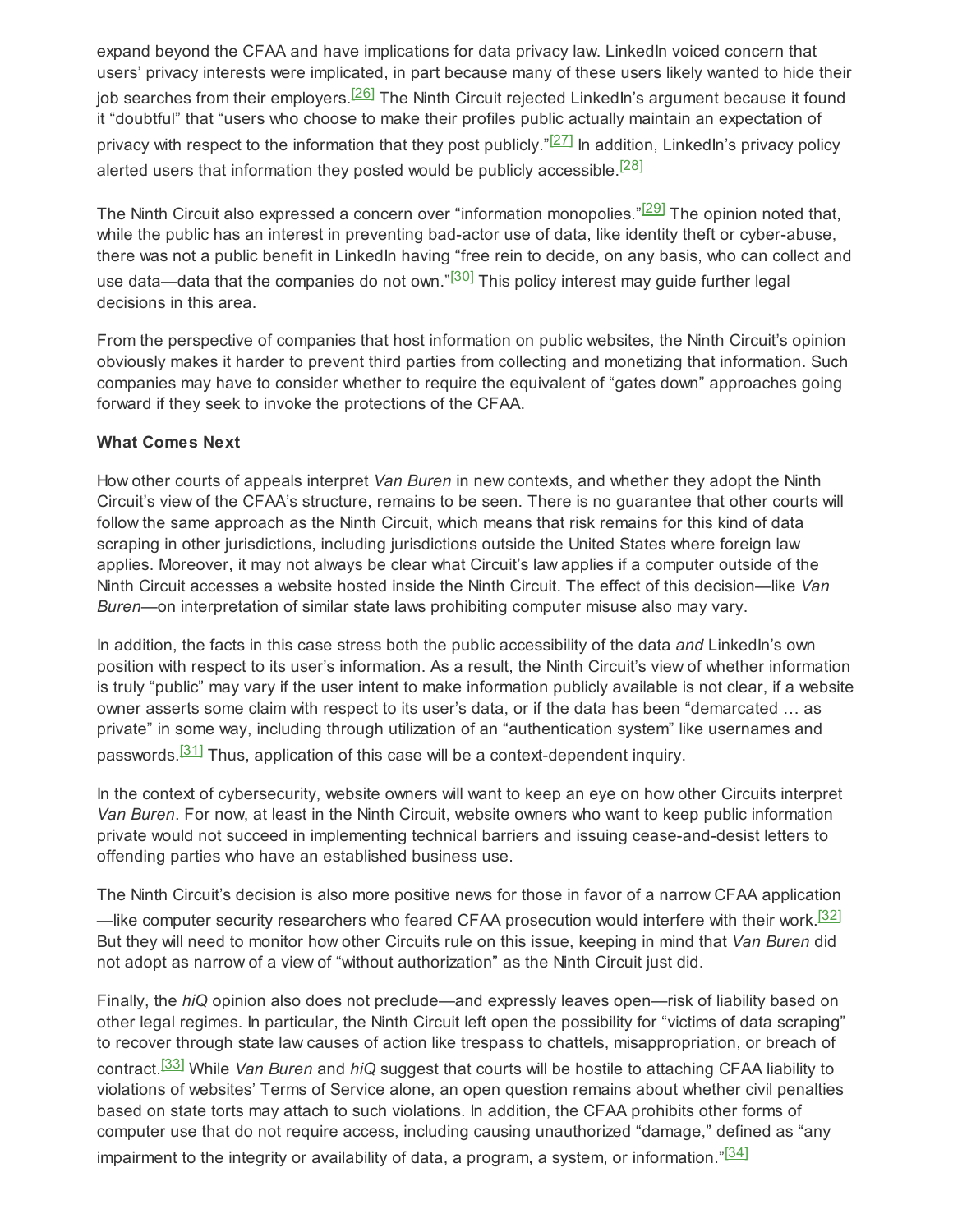## **Contact Us**



**Sara M. Crook** [scrook@jenner.com](mailto:scrook@jenner.com) | [Download](https://jenner.com/people/1222/vcard) V-Card



**Aaron R. Cooper** [acooper@jenner.com](mailto:acooper@jenner.com) | [Download](https://jenner.com/people/1198/vcard) V-Card



**Madeleine V. Findley** [mfindley@jenner.com](mailto:mfindley@jenner.com) | [Download](https://jenner.com/people/1242/vcard) V-Card

**Meet Our [Team](https://jenner.com/practices/286/attorneys)**

# **Practice Leaders**

### **David Bitkower**

Co-Chair [dbitkower@jenner.com](mailto:dbitkower@jenner.com) [Download](https://jenner.com/people/969/vcard) V-Card

### **Madeleine V. Findley**

Co-Chair [mfindley@jenner.com](mailto:mfindley@jenner.com) [Download](https://jenner.com/people/1242/vcard) V-Card

### **Shoba Pillay**

Co-Chair [spillay@jenner.com](mailto:spillay@jenner.com) [Download](https://jenner.com/people/1251/vcard) V-Card

<span id="page-3-0"></span>[\[1\]](#page-0-0) *hiQ Labs, Inc. v. LinkedIn Corp.*, No. 17-16783, 2022 WL 1132814, at \*16 (9th Cir. Apr. 18, 2022).

<span id="page-3-1"></span>[\[2\]](#page-0-1) *See* Jenner & Block's June 9, 2021 client alert on the *Van Buren* [decision.](https://jenner.com/system/assets/publications/21022/original/SCOTUS_Limits_the_Reach_of_the_CFFA.pdf?1623261532)

<span id="page-3-2"></span>[\[3\]](#page-0-2) 18 U.S.C. § 1030(a)(2), (c), (g).

<span id="page-3-3"></span>[\[4\]](#page-0-3) 141 S. Ct. 1648, 1662 (2021).

<span id="page-3-4"></span>[\[5\]](#page-0-4) *Id*. at 1661.

<span id="page-3-5"></span>[\[6\]](#page-0-5) *Id*. at 1662.

<span id="page-3-6"></span>[\[7\]](#page-0-6) *hiQ Labs, Inc*., 2022 WL 1132814, at \*3 n.4

<span id="page-3-7"></span>[\[8\]](#page-0-7) *Id*. at \*4. These analytics would indicate, for example, if someone appeared likely to leave their job.

<span id="page-3-8"></span>[\[9\]](#page-0-8) *Id*.

<span id="page-3-9"></span>[\[10\]](#page-0-9) *Id*. at \*5.

<span id="page-3-10"></span>[\[11\]](#page-1-0) *hiQ Labs, Inc. v. LinkedIn Corp*., 273 F. Supp. 3d 1099, 1103 (N.D. Cal. 2017), *aff'd and remanded*, 938 F.3d 985 (9th Cir. 2019), *cert. granted, judgment vacated*, 141 S. Ct. 2752, 210 L. Ed. 2d 902 (2021), and *aff'd*, No. 17-16783, 2022 WL 1132814 (9th Cir. Apr. 18, 2022).

<span id="page-3-11"></span>[\[12\]](#page-1-1) *hiQ Labs, Inc*., 2022 WL 1132814, at \*5; *see also hiQ Labs, Inc. v. LinkedIn Corp*., 273 F. Supp. 3d 1099, 1113 (N.D. Cal. 2017), *aff'd and remanded*, 938 F.3d 985 (9th Cir. 2019), *cert. granted, judgment vacated*, 141 S. Ct. 2752, 210 L. Ed. 2d 902 (2021), *and aff'd*, No. 17-16783, 2022 WL 1132814 (9th Cir. Apr. 18, 2022).

<span id="page-3-12"></span>[\[13\]](#page-1-2) *hiQ Labs, Inc. v. LinkedIn Corp*., 938 F.3d 985, 990 (9th Cir. 2019), *cert. granted, judgment vacated*, 141 S. Ct. 2752, 210 L. Ed. 2d 902 (2021).

<span id="page-3-13"></span>[\[14\]](#page-1-3) *LinkedIn Corp. v. hiQ Labs, Inc*., 141 S. Ct. 2752 (2021); *see* Jenner & Block's *Van Buren* [client](https://jenner.com/system/assets/publications/21022/original/SCOTUS_Limits_the_Reach_of_the_CFFA.pdf?1623261532) alert.